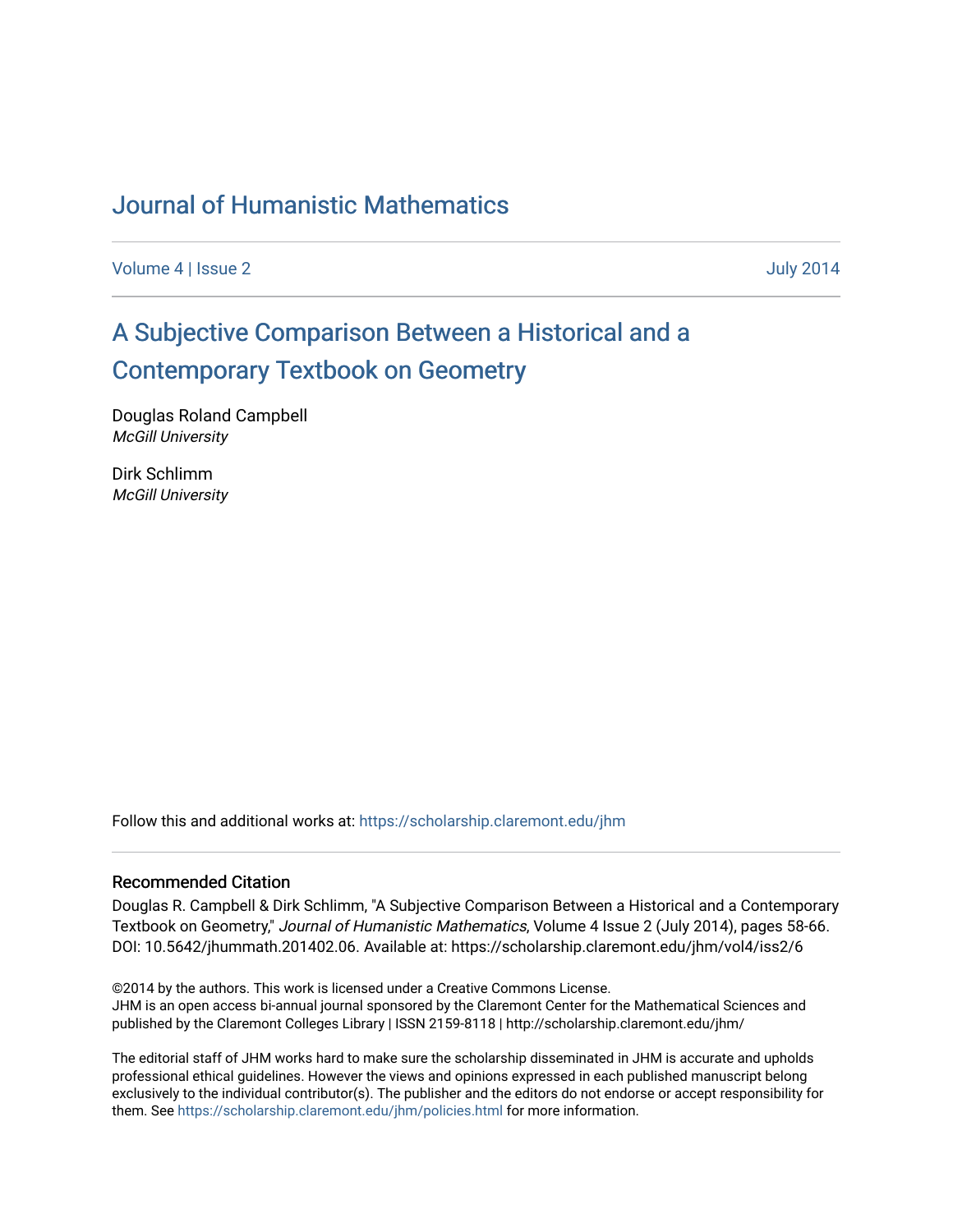# A Subjective Comparison Between a Historical and a Contemporary Textbook on Geometry[1](#page-1-0)

Douglas Roland Campbell

Department of Philosophy, McGill University, Montreal, CANADA douglas.campbell2@mail.mcgill.ca

Dirk Schlimm

Department of Philosophy, McGill University, Montreal, CANADA dirk.schlimm@mcgill.ca

### Synopsis

In order to investigate how a  $19<sup>th</sup>$  century mathematical textbook (in contrast to a contemporary one) would be experienced by a novice reader, we embarked on the following project: In the summer of 2013, a student with no previous training in college-level mathematics (the first author) set out to learn projective geometry from Pasch's 1882 textbook Lectures on Modern Geometry. Afterwards, he studied the same material from Coxeter's 1994 popular undergraduate textbook Projective Geometry. We report here some of his experiences and impressions contextualizing them along the way.

## 1. Introduction

It is generally accepted that mathematics underwent a radical transformation around the turn of the  $20<sup>th</sup>$  century: it became more rigorous, abstract, structural, or simply *modern*. For a general account of this development, see [\[5\]](#page-8-0); for the developments in algebra and set theory, see [\[1\]](#page-8-1) and [\[4\]](#page-8-2). In some

<span id="page-1-0"></span><sup>1</sup>This research was supported by an Arts Research Internship Award (ARIA) from the Faculty of Arts, McGill University, and by a grant from Fonds Québécois de la Recherche sur la Société et la Culture (FQRSC).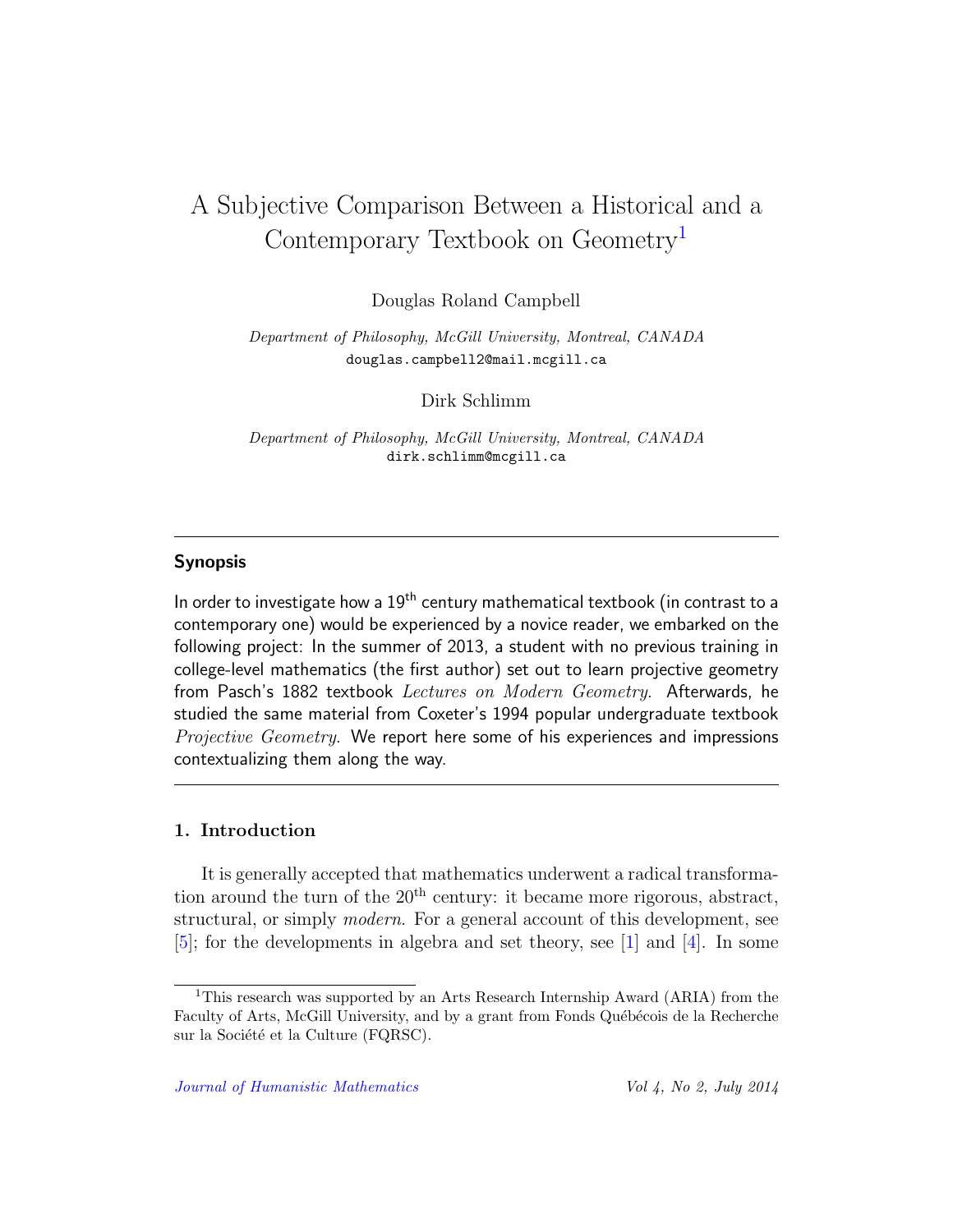disciplines, the turning point can be identified fairly clearly. For example, in geometry it happened in 1899. Gray writes "Modernism in geometry arrives with Hilbert, and the difference between his Grundlagen der Geometrie (Foundations of Geometry) and the earlier work of Pasch" [\[5,](#page-8-0) page 19].

The rise of modern mathematics is frequently described in terms of a change in the content of mathematics, its objects and our knowledge about them. However, this development also accompanied a change in the way mathematics is presented, for instance, in textbooks. Long and verbose explanations that meander towards specific results were replaced by crisp expositions following more or less a definition-theorem-proof structure. At the same time, the use of formal symbolisms, such as set-theoretic notation, increased. As a result, we take it that the reader will have no difficulties in determining whether a mathematical textbook was published in 1850 or 1950 by just flipping through and quickly glancing at the pages.

The previous observation poses certain difficulties for a contemporary reader who is interested in learning about the historical development of mathematics directly from the sources. This is particularly relevant for the use of historical sources in mathematics education; see [\[3,](#page-8-3) [13\]](#page-9-0). If one already has some mathematical background, then the modern form of presentation is the familiar one that one has grown up with, and the historical exposition will almost inevitably feel tedious and cumbersome. We deliberately describe this reaction as a feeling, because it is spontaneous, natural, and unconscious. However, such learned attitudes can unwittingly distort one's understanding of unfamiliar representations. Discussions of computations with Roman numerals can serve to illustrate this point. To support his claim that addition with Roman numerals is extremely cumbersome, Hankel in 1874 invited his readers to "just imagine what it would take" to perform such a calculation [\[6,](#page-8-4) page 51]; and almost a century later in 1969, Menninger echoes this sentiment: "The fairly simple multiplication [. . . ] looks clearly impossible to the uninitiated reader" [\[8,](#page-8-5) page 294]. Had they relied less on their preconceptions, they would have found that both addition and multiplication are indeed not more complicated with Roman numerals than with our decimal place-value system [\[12\]](#page-9-1). The years of rote learning, instruction, and practice that it took us to become proficient in using our system of numerals have been internalized and, in contrast, it has become very difficult to even imagine how computations could be done differently, even for historians of mathematics. The situation of being faced with a  $19<sup>th</sup>$ -century mathematics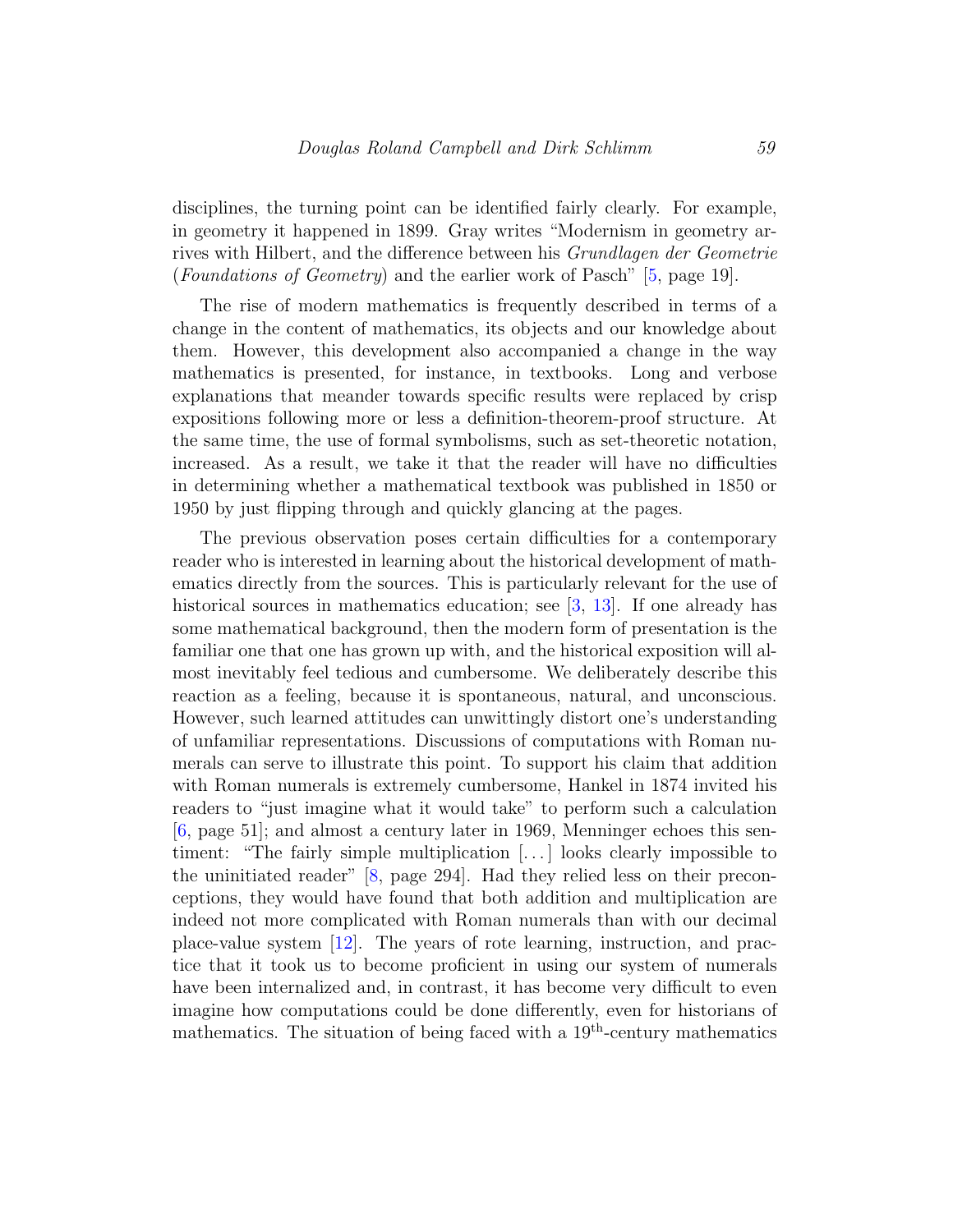textbook is analogous. Only with conscious effort can we overcome our biases, but even then we will retain the modern perspective in the back of our minds.

The above considerations led us to the following question: How would someone experience learning geometry in Moritz Pasch's classroom in the late 19th century and following his un-modern lecture course on projective geometry? We reasoned that the situation would be somewhat similar to that of a contemporary student, with no formal training in college-level mathematics, who would set out to learn geometry from Pasch's 1882 textbook Lectures on Modern Geometry [\[9\]](#page-8-6). And so, this became an undergraduate summer project in 2013: For a student without prior knowledge of higherlevel mathematics to work through the first twelve chapters of Pasch's book and, afterwards, to study the same material from a contemporary presentation, namely Coxeter's popular undergraduate text Projective Geometry from 1994 [\[2\]](#page-8-7), while paying careful attention to one's initial reactions to the two presentations.

#### 2. Reading Notes

In the following we describe some aspects in which Pasch's and Coxeter's presentations differ and how these differences affected the learning and understanding of the material from the point of view of a mathematically untrained reader. Notice, however, that these comments are not the result of extended deliberations on these issues; instead they reflect the first impressions of approaching the texts.

#### 2.1. Presupposed background knowledge

Both Pasch and Coxeter claim explicitly that no mathematical background is required for understanding their texts. Coxeter does not merely say that he does not presuppose a prior acquaintance with geometry (and mathematics, generally), but he insists that it is actually best that the reader lack this familiarity. He suggests that "the best possible advice to the reader is to set aside all his previously acquired knowledge (such as trigonometry and analytic geometry) and use only the axioms [presented in Projective Geometry] and their consequences" [\[2,](#page-8-7) page 15]. He explains that attempts to understand the content of Projective Geometry with methods previously inculcated in the reader will lead to either cumbersome calculations or to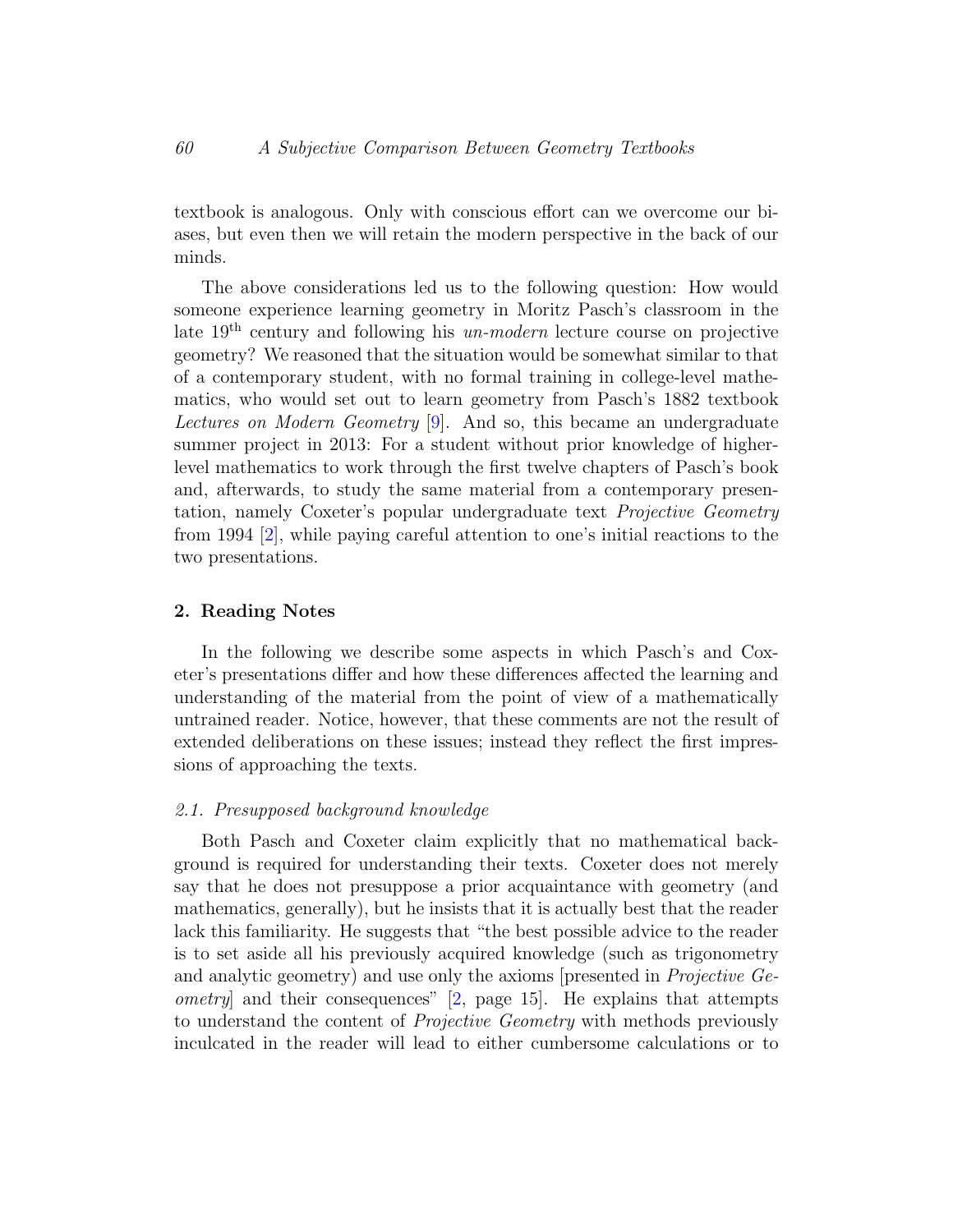downright failures. Pasch formulates similar expectations for his reader. He writes that the lectures do "not presuppose any kind of knowledge that is customarily gained first in geometry" [\[9,](#page-8-6) page 7]. Rather, Pasch asks only for vigilance in dutifully neglecting "in thought those things which one is familiar with and to return to a point of view from which one has distanced oneself considerably" [\[9,](#page-8-6) page 7]. Pasch's attitude adopted in these lectures in consistent with comments he made later in his essay  $On$  the educational *value of mathematics* from 1894 [\[10\]](#page-8-8), where he observes that the "language" in which we find mathematics presented nowadays lacks the clarity by which the ancients distinguish themselves and remain our role models" [\[10,](#page-8-8) page 12]. Accordingly, one finds in Pasch's work an attempt to re-introduce the clarity demonstrated first by the ancients, i.e., Euclid. Thus, both Pasch and Coxeter present the material in an axiomatic fashion and seem to think that previous exposure to related concepts may make learning the new concepts introduced in their works more difficult.[2](#page-4-0)

It seems that Pasch lived up to his promise more than Coxeter did. Let us illustrate this claim by an example. Coxeter tends to leave gaps in his explanations that, presumably, could be filled by one who has a superior (prior) grasp of the material. In Subsection 7.6, called A self-conjugate quadrilateral, he introduces Hesse's theorem in one sentence, proves it in four sentences, and then concludes the section. The notion of a self-conjugate quadrilateral is not explained explicitly, but has to be inferred from previous discussions. In the mind of someone without much mathematical background, it may have been preferable to identify more clearly what is happening, as well as, perhaps, some implications of the theorem, such that one could discern precisely why it is in the text.

In general, Pasch proceeds more slowly and introduces new concepts more gradually than Coxeter does. Also Pasch's treatment is significantly more thorough, which makes it much easier for an inexperienced reader to understand. Indeed, what might appear as long-winded from a modern perspective actually appears to be beneficial for the learner. Seventeen pages into Projective Geometry, Coxeter says that he has laid out a foundation that suffices "for the erection of the whole system of projective geometry" [\[2,](#page-8-7) page 17]. For the inexperienced reader this appears to be too fast. Even if Pasch takes

<span id="page-4-0"></span><sup>&</sup>lt;sup>2</sup>It is interesting to note that this goes against common educational advice, according to which it is better to connect new material to previous knowledge.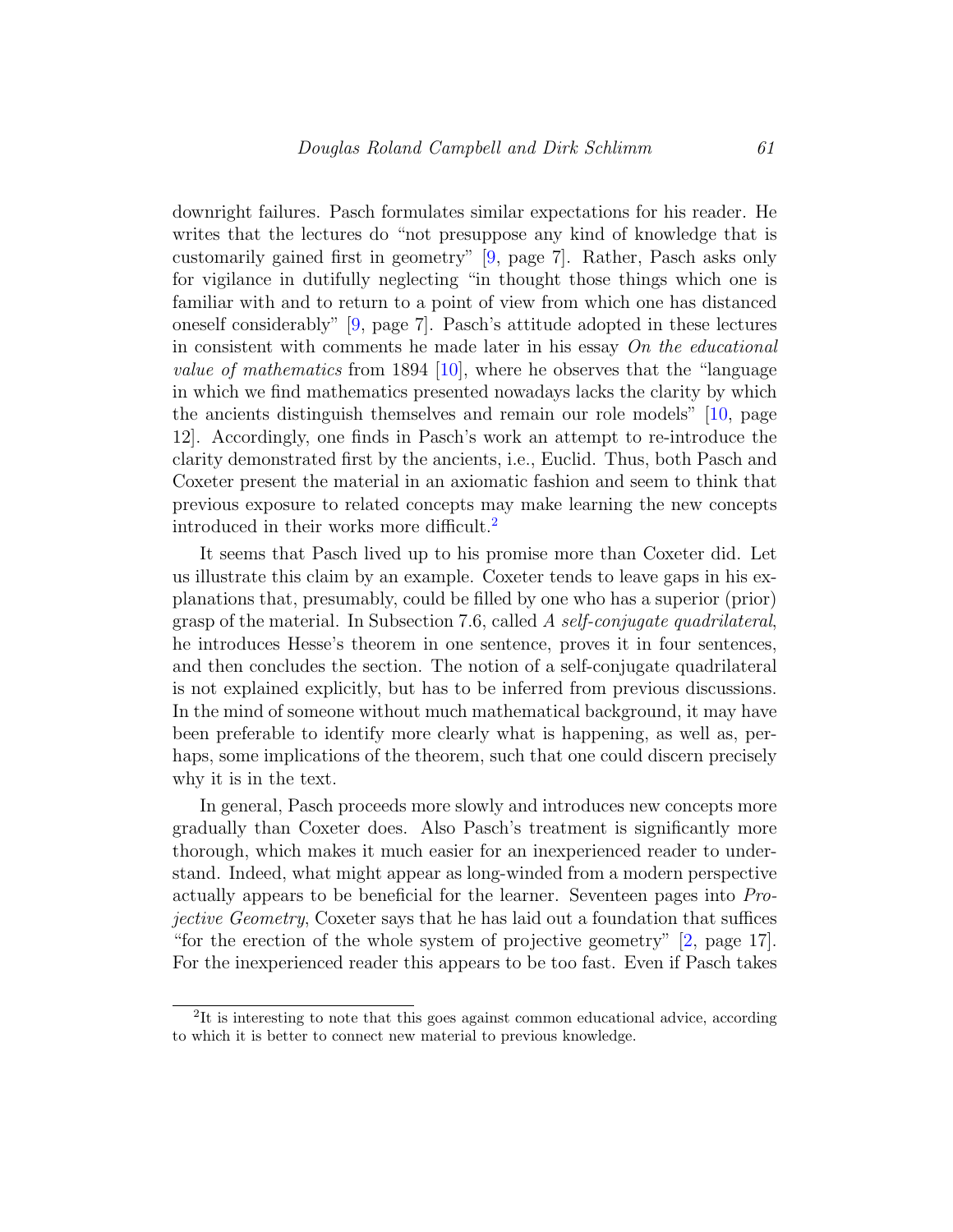longer and goes more slowly (and thus one dedicates more time to it), the latter also ends up being more successful, at least in the eyes of one (novice) reader. Again, Pasch has, in his work on mathematical education, made it clear that he wanted to avoid some of the problems that beset Coxeter's presentation. He affirms that, sometimes, there are gaps in one's presentation perhaps just for the sake of concision and elegance—, and that "the less knowledgeable reader is misled into overlooking the gaps or into filling them out incorrectly" [\[10,](#page-8-8) page 16]. He makes an effort to avoid this situation in his lectures on projective geometry, much to the student's benefit.

### 2.2. Organizational structure

The division and order of chapters, too, make Pasch's work more accessible on a first read than Coxeter's. For instance, Pasch's first chapter is called Of the straight line and the content of the chapter reflects the title, which made it easier for the student to follow along. This effect was produced in two ways. Firstly, it was possible to anticipate the material in the chapter just after having read the title. Secondly, every time a new concept or theorem was encountered, it could immediately be related to the straight line, which generated a strong (and helpful) sense of coherence and unity. In contrast, Coxeter's work is organized less according to basic geometric objects, but more according to higher-level concepts and principles. For example, Coxeter presents perspectivity at the end of the first chapter, whereas Pasch only presents it in the tenth chapter; whereas Pasch dedicates a chapter to the notion, Coxeter gives it a few pages as a subsection. Another example: The third chapter of Coxeter's book is called The Principle of Duality. However, the content of the chapter is not merely an explanation of this principle, but it also features expositions of such notions as the Desargues configuration, a discussion of the invariance of the harmonic relation, and introductions to harmonic nets and trilinear polarity. At the time of the first reading, however, it was not obvious to the (inexperienced) reader what any of these concepts have to do with the principle of duality, or what relation obtains between them in a way that justifies their arrangement together. As such, Coxeter's work ostensibly requires some interpolation and abstraction to figure out how these ideas are united by the principle of duality. This necessary extra effort made it uncomfortably hard for the student to become acquainted with the material, which was not the case with Pasch's presentation.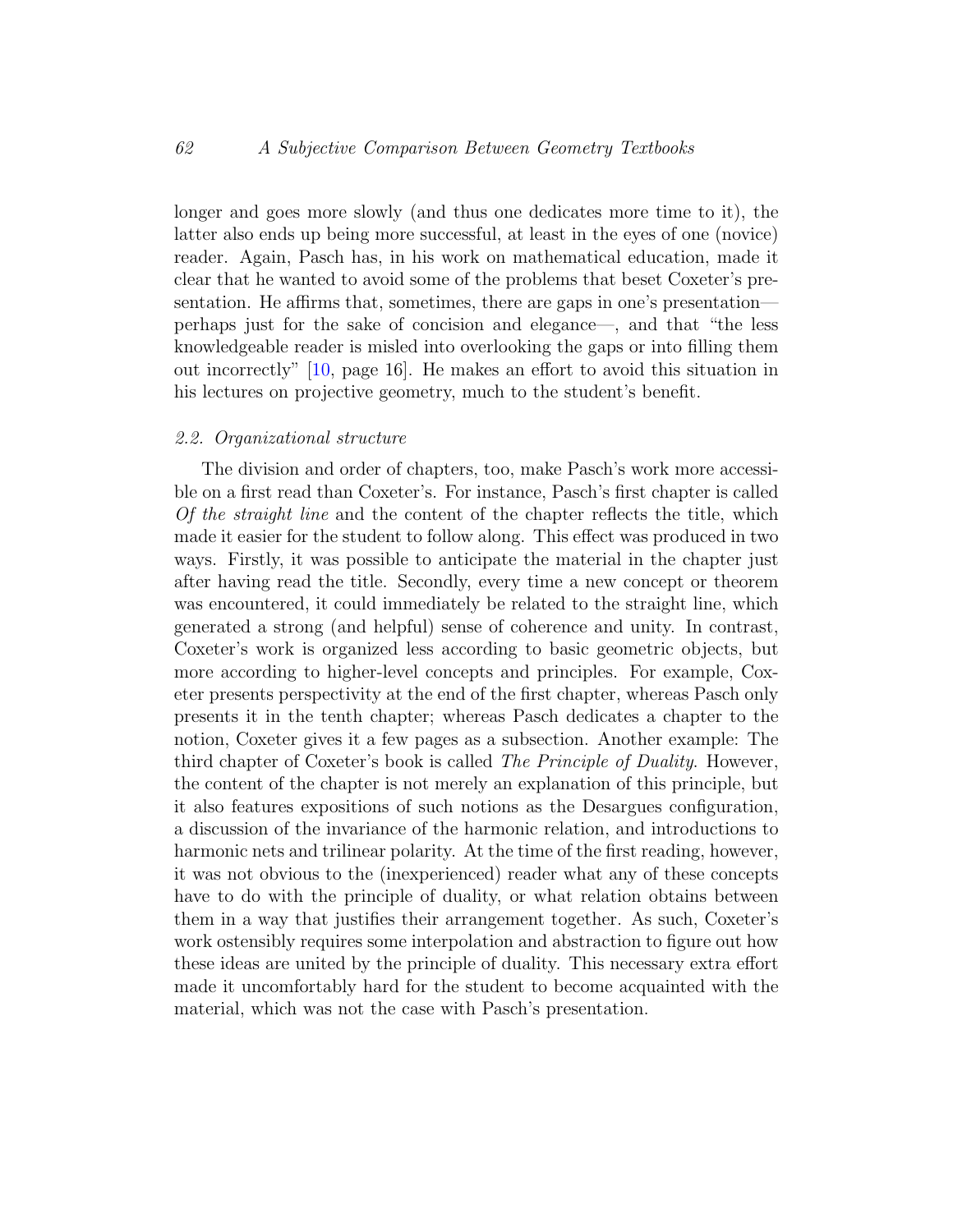#### 2.3. Notation

There is a marked difference between the texts of Coxeter and Pasch in the extent to which they use notation. Pasch was sceptical about the usefulness of too formal a presentation [\[11,](#page-9-2) page 104]. He knew it would be difficult for the first-time reader to go through the book, when the use of formalisms would be perceived as a needless obstacle. Thus, in [\[9\]](#page-8-6) he avoids the use of notation entirely (except for the use of variables to label and refer to the diagrams). Coxeter, on the other hand, makes liberal use of it. For instance, he writes some theorems entirely formally; see for instance his Theorem 3.33:

"If ABCF  $\overline{\wedge}$  ABCF and H(AB, CF), then H(A'B', C'F')."

What is striking is that some of these theorems are written as early as the third chapter, before the reader can even adjust to the content, let alone the style.

This heavy reliance on notation in Coxeter's book felt like an impediment to developing an understanding of the material for the inexperienced reader. In addition, it probably contributed to the impression that Coxeter moves more quickly through the material than one would have liked. While we acknowledge that, once the mathematical understanding is developed, being able to freely and comfortably use the notation is an advantage, a gentler and more gradual introduction of notation than Coxeter's would have been beneficial. Perhaps, this could also be augmented with some explicit remarks on the role of the notation.

#### 2.4. Historical comments

Another way in which Coxeter's presentation differs from Pasch's is that the former includes short remarks on the history of mathematics, whereas the latter does not. Pasch only once mentions something that can be characterized as historical, whereas Coxeter's work is crowded with such remarks. The decision to include such details may stem from the thought that the book would be easier to read if there were informal breaks for the reader and that tracing the genealogy of mathematical concepts enriches the reader's understanding. In practice, however, none of these advantages were conferred. The book felt bloated, the presentation suffered in terms of momentum, and nothing important seemed to be added to the discussion.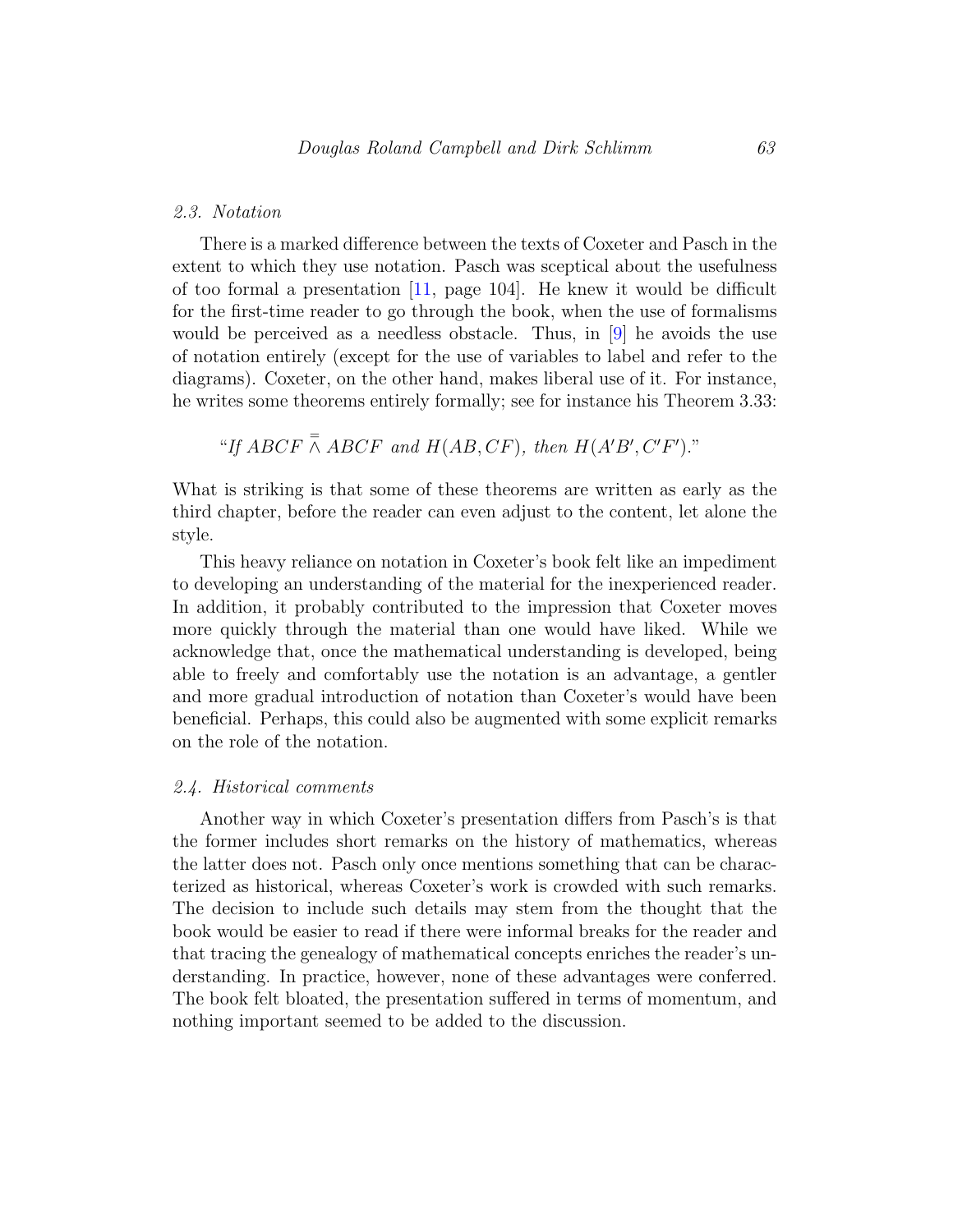#### 64 A Subjective Comparison Between Geometry Textbooks

For example, Coxeter often writes such pithy comments as "in Figure 2.3A, the collineation is a homology (so named by Poncelet)  $[\dots]$  and in Figure 6.2A, it is an elation (so named by the Norwegian geometer Sophus Lie, 1842–1899)" [\[2,](#page-8-7) page 53]. These sorts of comments do not obviously add to one's understanding of the mathematics; they disrupt the rhythm instead. As Coxeter broaches Pappus' theorem, he writes that Pappus himself lived in 4 th century Alexandria and "used a laborious development of Euclid's methods" [\[2,](#page-8-7) page 38]. This detail, and others of its kind, do not make it easier to learn the material, Pappus' theorem in this instance. On the contrary, they might even impede the learning process by unnecessarily bloating the text.

In contrast, the absence of such comments in Pasch's text makes this 19<sup>th</sup> century presentation easier to follow for the uninitiated reader, since there are no similar interruptions of the momentum. Pasch makes one historical comment, observing that "the empirical origin of the geometric axioms has been investigated in detail by Helmholtz"  $[9, \S1]$  $[9, \S1]$ , but this is made in a footnote and Helmholtz was still alive at the time of publication. In any case, it is easier to follow the material when the presentation of that material is not interrupted by lessons in history.

#### 3. Discussion

We have reported above the subjective experiences of one reader of Pasch's and Coxeter's textbooks on projective geometry. Now, what if anything can we conclude from these observations?

First of all, it appears that the modern mathematical presentation style<sup>[3](#page-7-0)</sup> is indeed something that one has to learn and get used to, and that the more abstract and formal presentations are not necessarily more intuitive or easier to follow for the uninitiated learner. Secondly, somebody who is learning mathematics encounters a text from a very different perspective than somebody who is already familiar with the material and the style of presentation. It appears that historical textbooks reflect more closely the way the material was actually presented in class, whereas contemporary textbooks serve more to complement the lectures, rather than to reproduce them (this is also supported by the fact that Coxeter has exercises following each section).

<span id="page-7-0"></span><sup>3</sup>For a discussion of style in mathematics, see [\[7\]](#page-8-9).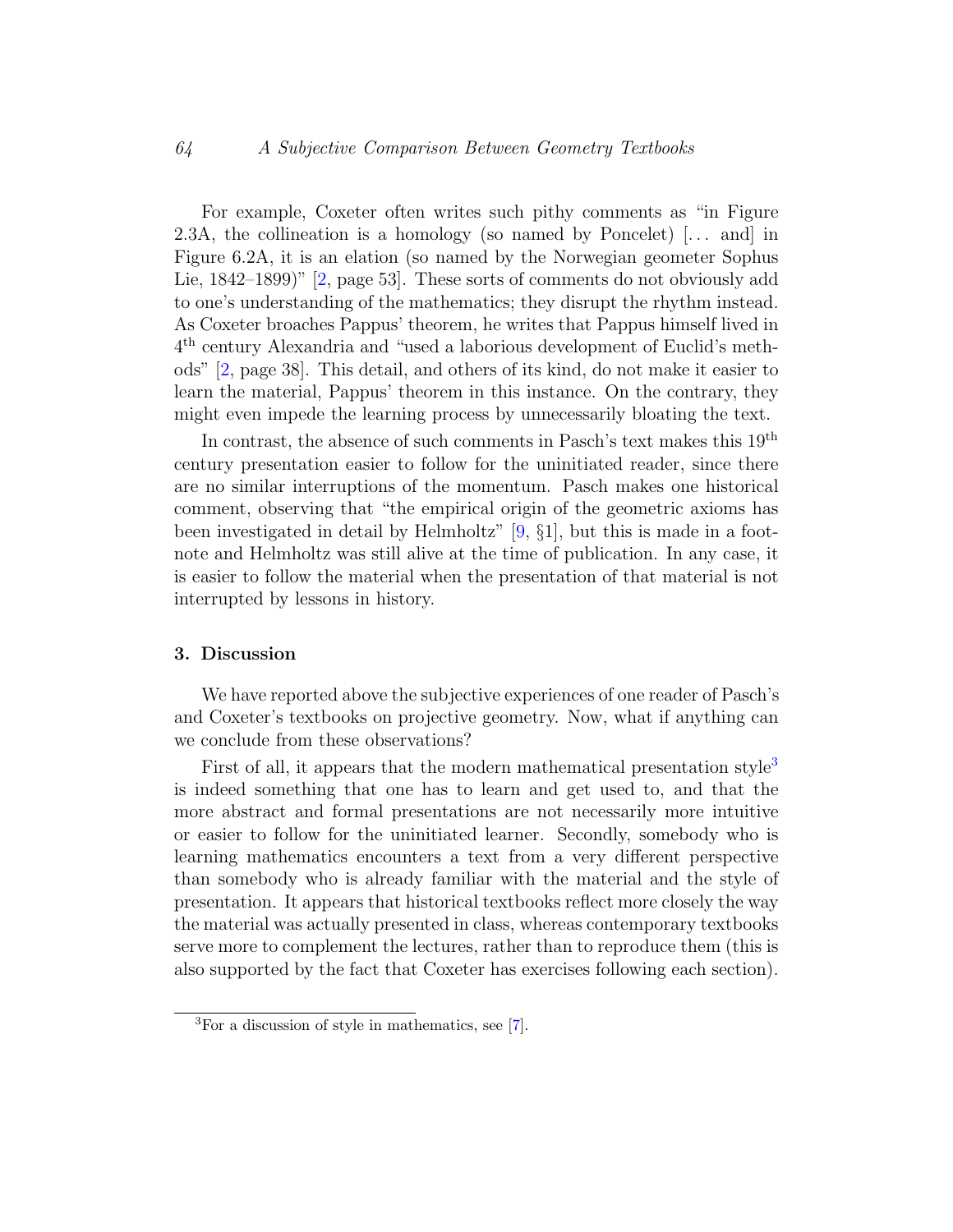These observations should caution us against approaching and assessing a historical text in the same way as we read a modern presentation, and they teach us that sometimes even an old text can reveal something new when read with fresh eyes.

#### References

- <span id="page-8-1"></span>[1] L. Corry, Modern Algebra and the Rise of Mathematical Structures, Volume 17 of Science Networks, Historical Studies, Birkhaüser, Basel, 1996.
- <span id="page-8-7"></span>[2] H. S. M. Coxeter, Projective Geometry, 2nd edition, Springer, New York, 1994.
- <span id="page-8-3"></span>[3] J. Fauvel and J. van Maanen, History in Mathematics Education, Kluwer, New York, 2002.
- <span id="page-8-2"></span>[4] J. Ferreirós, *Labyrinth of Thought: A History of Set Theory and its Role* in Modern Mathematics, 2nd revised edition, Birkhaüser, Basel, 2007.
- <span id="page-8-0"></span>[5] J. Gray, Plato's Ghost: The Modernist Transformation of Mathematics. Princeton University Press, Princeton, N.J., 2008.
- <span id="page-8-4"></span>[6] H. Hankel, Zur Geschichte der Mathematik in Alterthum und Mittelalter, B. G. Teubner, Leipzig, 1874.
- <span id="page-8-9"></span>[7] P. Mancosu, "Mathematical style," in Zalta, E. N., editor, The Stanford Encyclopedia of Philosophy. Spring 2010 edition. Available at [http://plato.stanford.edu/archives/spr2010/entries/](http://plato.stanford.edu/archives/ spr2010/entries/mathematical-style/) [mathematical-style/](http://plato.stanford.edu/archives/ spr2010/entries/mathematical-style/), accessed on July 4, 2014.
- <span id="page-8-5"></span>[8] K. Menninger, Number Words and Number Symbols, MIT Press, Cambridge, MA, 1969.
- <span id="page-8-6"></span>[9] M. Pasch, Vorlesungen ¨uber neuere Geometrie, B. G. Teubner, Leipzig, 1882. Reprinted in 1912 and in a second edition in 1926. English translation by Dirk Schlimm (manuscript).
- <span id="page-8-8"></span>[10] M. Pasch, "Ueber den Bildungswerth der Mathematik," Rector's Address, Grossh. Hof- und Universitäts-Druckerei Curt von Münchow, Giessen, July 2, 1894. Reprinted in Mitteilungen des mathematischen Seminars Giessen, Number 146 (1980), pages 20–39.